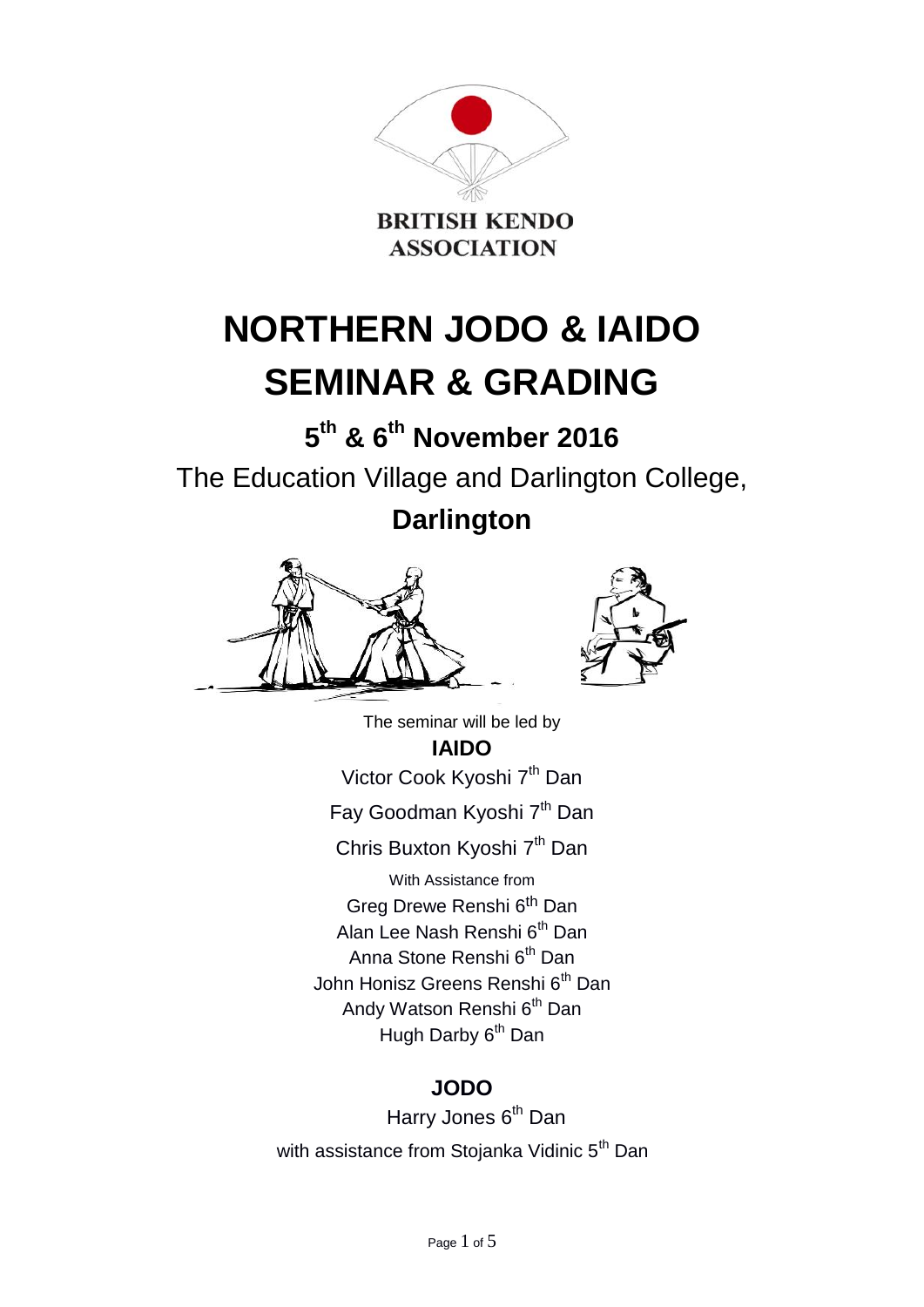# **Seminar**

We would like to invite you to the BKA Northern Iaido and Jodo Seminar 2016. The seminar will be held simultaneously across two venues in the local area, the Education Village and Darlington College, which we have used in previous seminars, both offering a larger space to train and some smaller spaces for concentrated groups.

| Venue 1                                                                                                                                      | <b>Venue 2</b>                                                                             |
|----------------------------------------------------------------------------------------------------------------------------------------------|--------------------------------------------------------------------------------------------|
| Darlington College - University<br>of Teeside Darlington Campus<br><b>Central Park</b><br>Haughton Road<br>Darlington<br>DL <sub>1</sub> 1DR | Darlington Education Village,<br>Salters Lane South,<br>Darlington,<br>DL <sub>1</sub> 2AN |
| 01325 503050                                                                                                                                 | 01325 254000                                                                               |

#### **Venues**

## **Grading**

Gradings will be held on the Sunday afternoon in the Main Sports Hall, Education Village, grading up to yondan in iaido and up to sandan in jodo.

Please ensure you are aware of the new Iaido- and jodo-bu grading policy, recently published on the BKA website and sent to your dojo leaders by email.

Non-BKA members are requested to either a) register online through the seminar booking process and pay beforehand or b) inform the relevant grading officer of your wish to grade. You will also need to provide a letter of permission from your own federation to take part in the grading.

PLEASE NOTE - Grading applications must be completed and submitted to the Grading Officer no later than 1<sup>st</sup> November. This includes submission of a grading question paper.

| <b>Saturday</b>                                | <b>Sunday</b>                                                                                  |
|------------------------------------------------|------------------------------------------------------------------------------------------------|
|                                                | 09:00 Halls open                                                                               |
| 09:00 Registration                             | 09:30 Seminar starts                                                                           |
| 09:30 Seminar starts<br>17:00 Seminar finishes | 13:30 Registration begins for both<br>gradings at Education Village Main<br><b>Sports Hall</b> |
|                                                | 14:00 Gradings commence                                                                        |
|                                                | 17:00 Event closes                                                                             |

## **Schedule**

#### **Car parking**

Is available in both venues.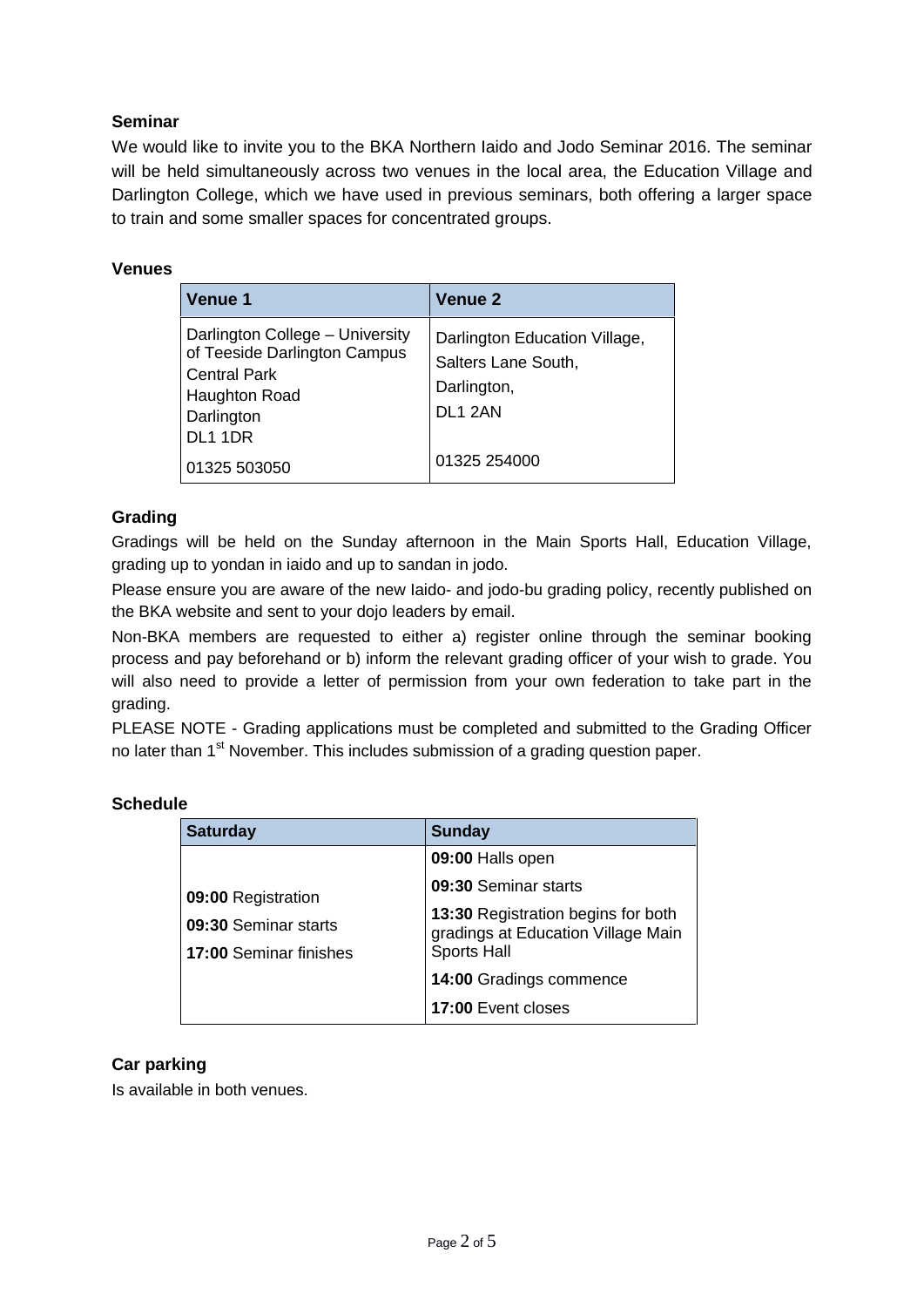#### **Public transport**

Access by car is easy via the A1(M) and the A19. Darlington Train station is on the Main East-Coast line with most trains stopping there (London Kings Cross on a regular basis and it takes about 2h 30min). The venues are within 2 miles from the main train station. Rail information can be obtained from the following website: www.nationalrail.co.uk Access can also be reached by plane via Durham Tees Valley Airport which is only 6 miles from the venues.

#### **Prices**

We are providing a discount for those that book early. Concessionary rates apply to those in **fulltime study** or are **retired.**

For the Iaido seminar:

|                                | <b>Early Booking</b><br>(Up to 30th October) | Late Booking |
|--------------------------------|----------------------------------------------|--------------|
| Full member 2 days             | £45                                          | £50          |
| Full member 1 day              | £25                                          | £30          |
| Concessionary member 2<br>days | £20                                          | £25          |
| Concessionary member 1<br>day  | £10                                          | £15          |

For the Jodo seminar:

|                                | <b>Early Booking</b><br>(Up to 30th October) | Late Booking |
|--------------------------------|----------------------------------------------|--------------|
| Full member 2 days             | £50                                          | £55          |
| Full member 1 day              | £30                                          | £35          |
| Concessionary member 2<br>days | £25                                          | £30          |
| Concessionary member 1<br>day  | £15                                          | £20          |

#### **Catering Details:**

Darlington College – no meals available but there are Dispensing facilities for snacks and drinks, please come prepared.

Education Village – the Canteen has been requested to be open 12.00-13.00 both days for the purchase of meals and drinks; if this is not possible, there is an Asda only minutes away.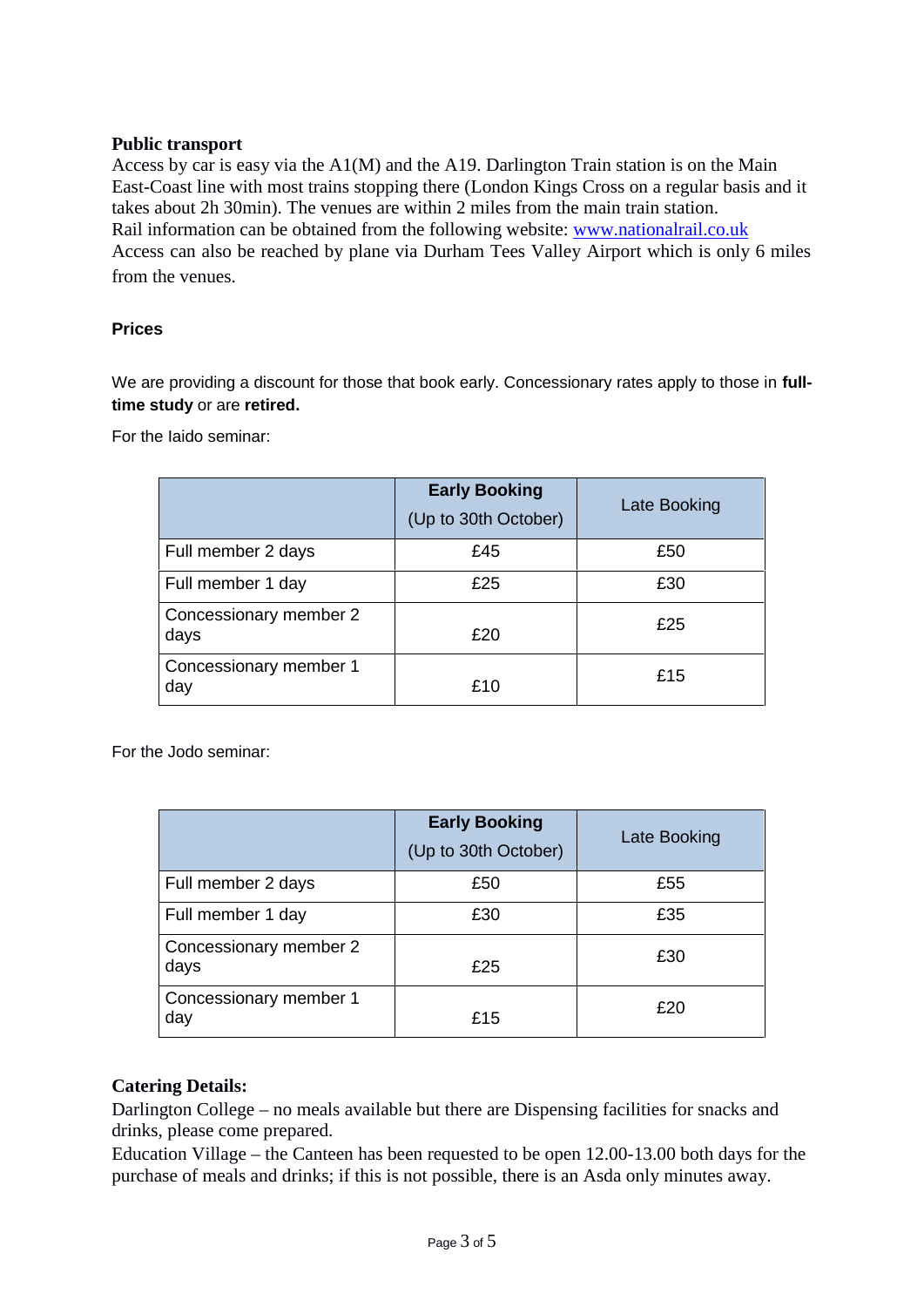#### **Registration**

Early booking is available until **30th October 2016**.

All members are encouraged to use the online booking system as explained below.

#### **BKA Members**

Please book onto this event through the online booking system by going through your account at http://www.membership.kendo.org.uk/. You will need to add items to your basket and return to the booking screen to add accommodation nights, sayonara party booking etc, where relevant.

Please make sure that you have booked:

- **1. The right seminar booking.**
- **2. The correct grading if you are grading.**

If you have any problems with the online booking system, please contact John at iaido.bucho@kendo.org.uk or Stojanka at jodo.bucho@kendo.org.uk



You can now book onto the event via the BKA website online registration system as a "guest" member.

To do this you will need to:

- 1. Go to the link http://www.membership.kendo.org.uk/html/guest\_member\_register.php
- 2. Make sure that you have logged out of any existing membership from previous years.
- 3. Register a User Name and Password, email address and submit.
- 4. You will receive a link in your email. Click on this to confirm.
- 5. You will be directed to a page to enter your full details.

6. You will then be allowed to book onto the events required (follow BKA members instructions from there on).

If you are unable to achieve this then please send an e-mail to John at iaido.bucho@kendo.org.uk or Stojanka at jodo.bucho@kendo.org.uk including your name, current grade and whether you intend to grade.

#### **Cancellations and Refunds**

Cancellations must be received in writing (letter or email) by **Saturday 29th October** for a full refund. If you do not cancel or do not attend the event, no refunds will be made. You can transfer your seminar place to another person providing the event organizer is notified, and that person completes an application form (this can be done on the day). Alternatively, by agreement, your fee can be transferred to the next event of equivalent cost.

#### **Junior under 18**

Juniors who are not with their guardians are assumed to be under the care of their Dojo Leader or Appropriate Adult. Please inform John Honisz-Greens at iaido.bucho@kendo.org.uk of the name of the responsible person.

#### **Local Contact Details:**